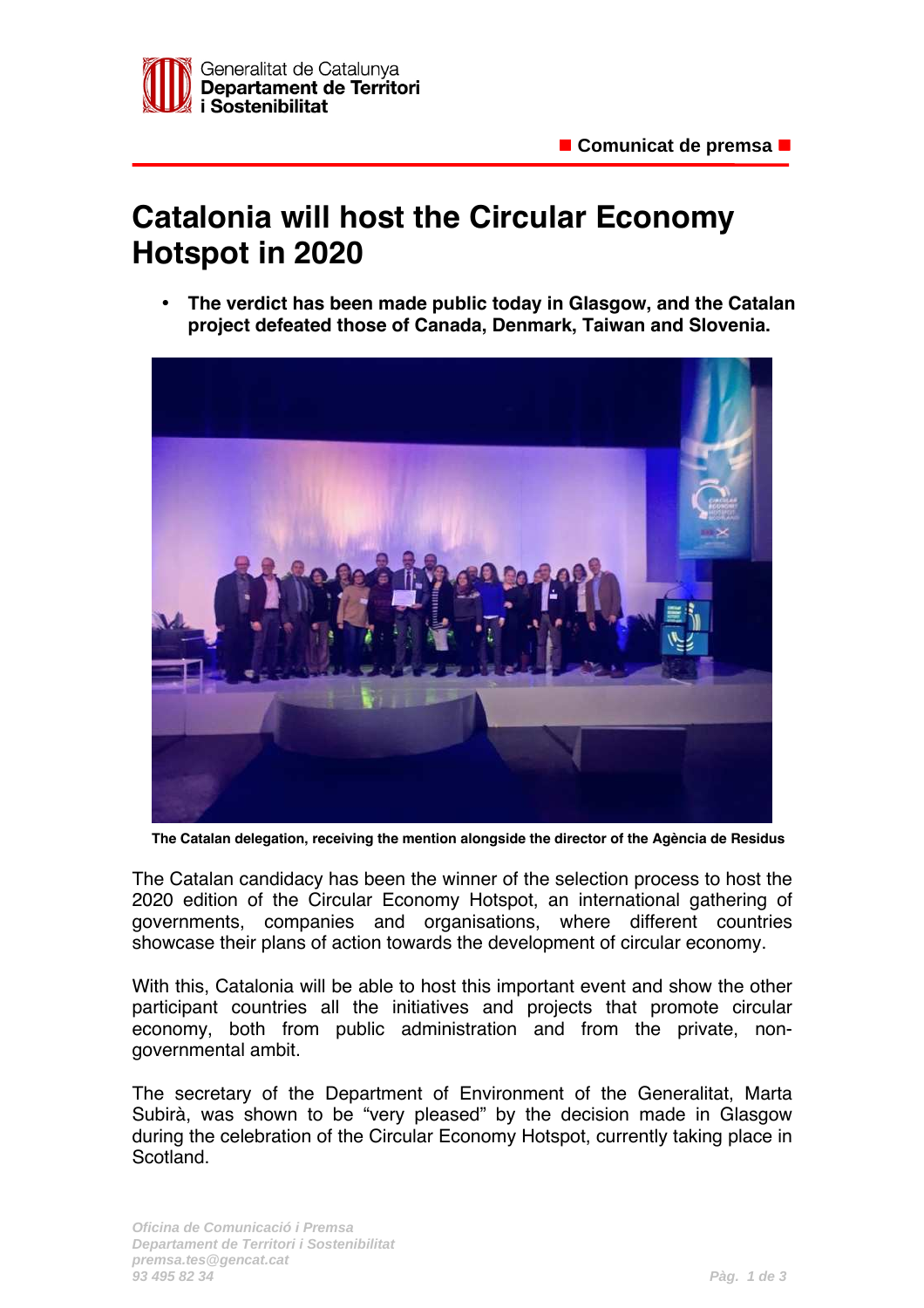

■ Comunicat de premsa ■

Catalonia has surpassed the Canadian, Danish, Taiwanese and Slovenian candidacies, "with a proposal that highlighted the work that the Catalan government has been doing for a few years with the approval, back in the day, of the Strategy for green and circular economy; with the National Pact for the Industry and the Strategy for Eco-design" Subirà pointed out, as well as adding that being able to win this competitive process has also been possible "thanks to the support that companies, entities and research centres participating in this year's edition have showed us".

The Catalan delegation was composed of around twenty representatives of different companies, professional associations and research centres that are working in the area of circular economy. Companies and entities about which Subirà said "will also participate in the Catalan 2020 edition". The director of the Catalan Agència de Residus, Josep Maria Tost, has also been a part of the representation of the Catalan Government in that delegation.

**Meeting with the Scottish Cabinet Secretary for Environment, Climate Change and Land Reform**



**From left to right, Subirà, Cunningham and Rius**

On the other hand, the secretary of the Department of Environment and Sustainability and the CEO of Environmental Quality and Climate Change, Mercè Rius, met today with the Scottish Cabinet Secretary for Environment, Climate Change and Land Reform, Roseanna Cunningham, with whom they exchanged impressions about the Scottish Climate Change laws (approved in 2009), which are being currently modified in Parliament. The changes will be approved next year's spring

**Oficina de Comunicació i Premsa Departament de Territori i Sostenibilitat premsa.tes@gencat.cat 93 495 82 34 Pàg. 2 de 3**